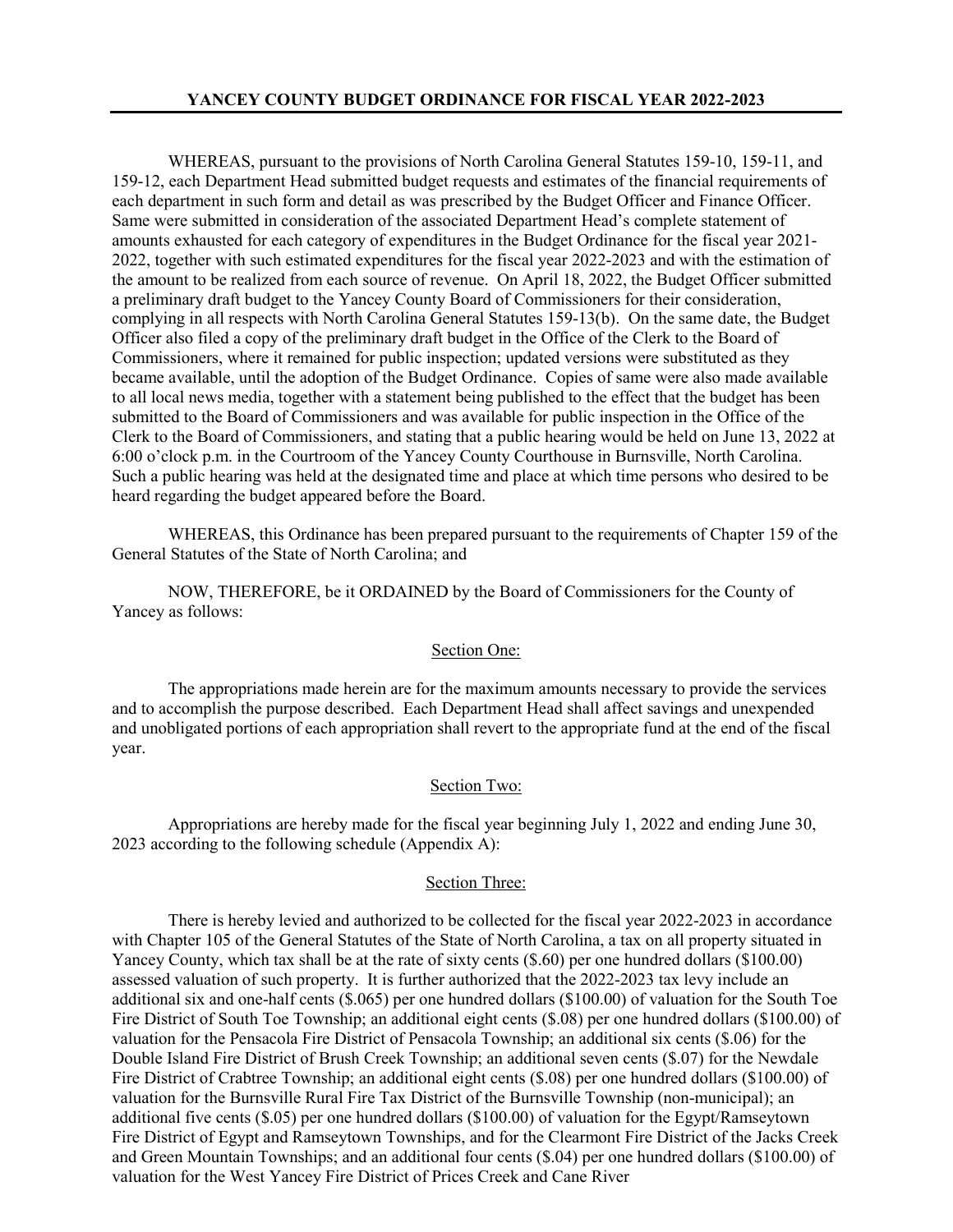Townships. The Board of Commissioners further authorizes the Budget Officer to modify the fire district budget up to the amount of collections. These rates are based on an estimated total assessed value for the purpose of taxation of two billion, one hundred thirty-six million, three hundred forty-six thousand, six hundred twenty-nine dollars (\$2,136,346,629.00). Current year collections have been used to estimate the tax revenue for the fiscal year beginning July 1, 2022 and ending June 30, 2023.

#### Section Four:

The Budget Officer may transfer amounts between objects of expenditure within a department without limitation and without a report being required. The Budget Officer further is authorized to make amendments within departmental budgets in amounts not to exceed a total of \$10,000 per department. The Budget Officer may also transfer amounts up to \$10,000 between departments within the same fund with an official report on such transfers provided to the Board of Commissioners. The Budget Officer is also further authorized to execute any contracts or documents for which this budget has an appropriation made hereto.

#### Section Five:

The County Commissioners of Yancey County shall be compensated as follows: Chairman \$12,240.00 annually and Commission Members \$11,220.00 annually.

### Section Six:

Copies of this Ordinance shall be furnished to the Finance Officer to be kept on file for her direction in the acceptance of revenues and the expenditure of amounts appropriated. Copies of this Ordinance shall also be furnished to the Clerk to the Board to be kept on file for examination by the public.

Section Seven:

This Ordinance is effective July 1, 2022.

ADOPTED this 13<sup>th</sup> day of June, 2022.

Attest:

Sonya Morgah the Board



Mark Ledford, Commissioner

Commissioner

 $\mathcal{P}_{\mathcal{A}_{\mathcal{A}}}$ 

Jill Aystin, Commissioner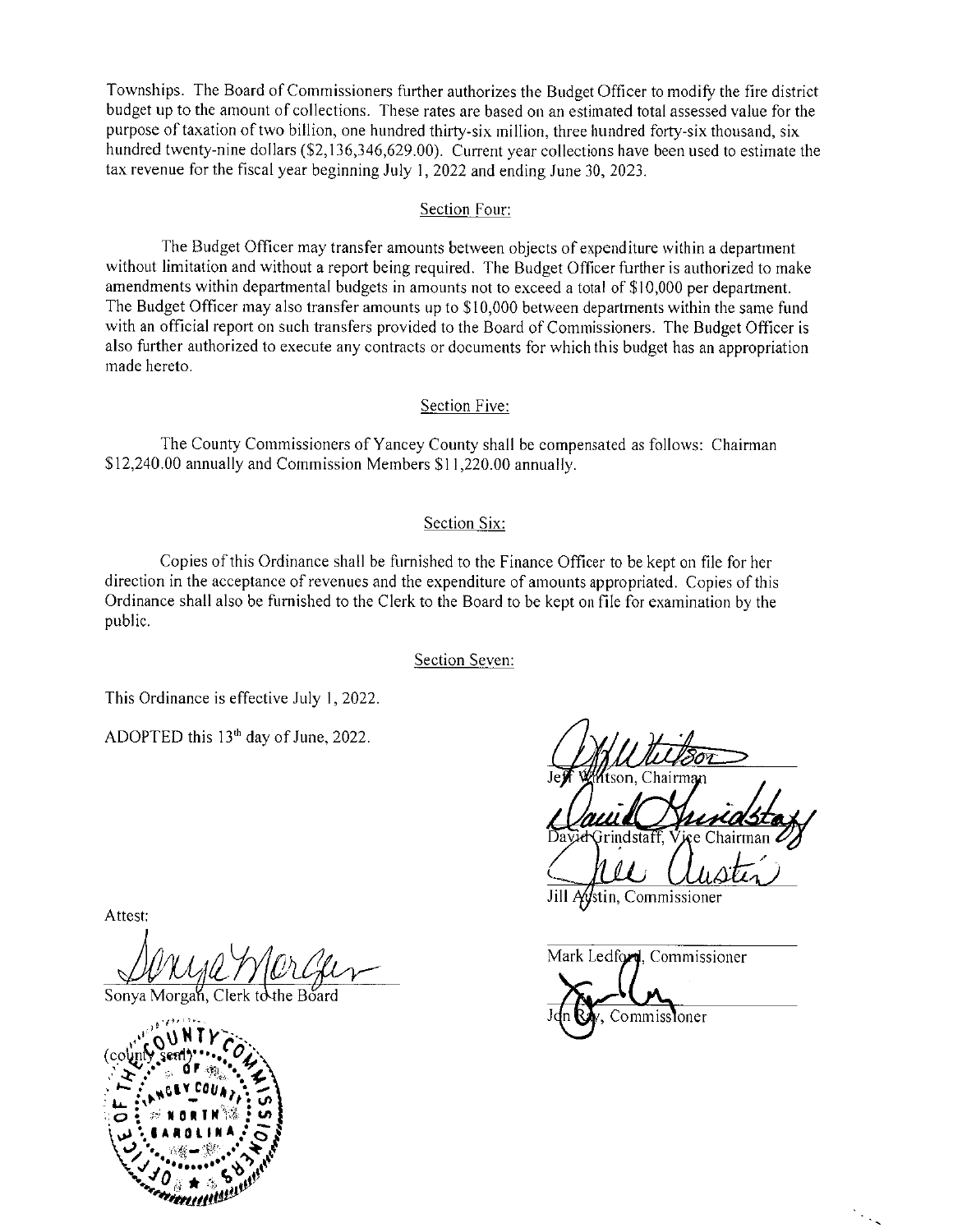Appendix A

 $\bar{z}$ 

# YANCEY COUNTY 2022-2023 FISCAL YEAR BUDGET

| <b>GENERAL FUND</b><br><b>REVENUES</b> |                       |
|----------------------------------------|-----------------------|
|                                        |                       |
| <b>GENERAL REVENUES</b>                | \$6,500.00            |
| <b>LICENSE PLATE AGENCY</b>            | \$120,000.00          |
| TAX COLLECTIONS                        | \$14,306,000.00       |
| NONDEPARTMENTAL                        | \$6,765,700.00        |
| <b>CLERK OF COURT</b>                  | \$25,000.00           |
| <b>REGISTER OF DEEDS</b>               | \$357,200.00          |
| SHERIFF'S DEPARTMENT                   | \$197,524.00          |
| JAIL                                   | \$104,000.00          |
| <b>BUILDING INSPECTIONS</b>            | \$135,000.00          |
| <b>TRANSPORTATION</b>                  | \$607,769.00          |
| SANITATION                             | \$373,430.00          |
| <b>LANDFILL</b>                        | \$234,507.00          |
| <b>MAPPING</b>                         | \$0.00                |
| <b>DSS - ADMINISTRATION</b>            | \$2,548,823.00        |
| <b>DSS - INCOME MAINTENANCE</b>        | \$10,500.00           |
| <b>VETERAN SERVICES</b>                | \$2,300.00            |
| <b>CHILD DAY CARE</b>                  | \$217,000.00          |
| <b>AGRICULTURAL REVENUES</b>           | \$7,330.00]           |
| <b>SENIOR CENTER</b>                   | \$239,652.00          |
| <b>EMS REVENUES</b>                    | \$1,400,796.00        |
| <b>CULTURAL RESOURCE COMMISSION</b>    | \$18,500.00           |
| <b>RECREATION</b>                      | \$78,200.00           |
| TOE RIVER CAMPGROUND                   | \$338,900.00          |
| <b>EMERGENCY MANAGEMENT</b>            | \$64,000.00           |
| <b>HEALTH DEPARTMENT</b>               | \$443,678.00          |
| <b>TOTAL REVENUES:</b>                 | \$28,602,309.00       |
| <b>EXPENSES</b>                        |                       |
| DEPARTMENT                             | <b>ADOPTED AMOUNT</b> |
| <b>GOVERNING BODY</b>                  | \$194,770.00          |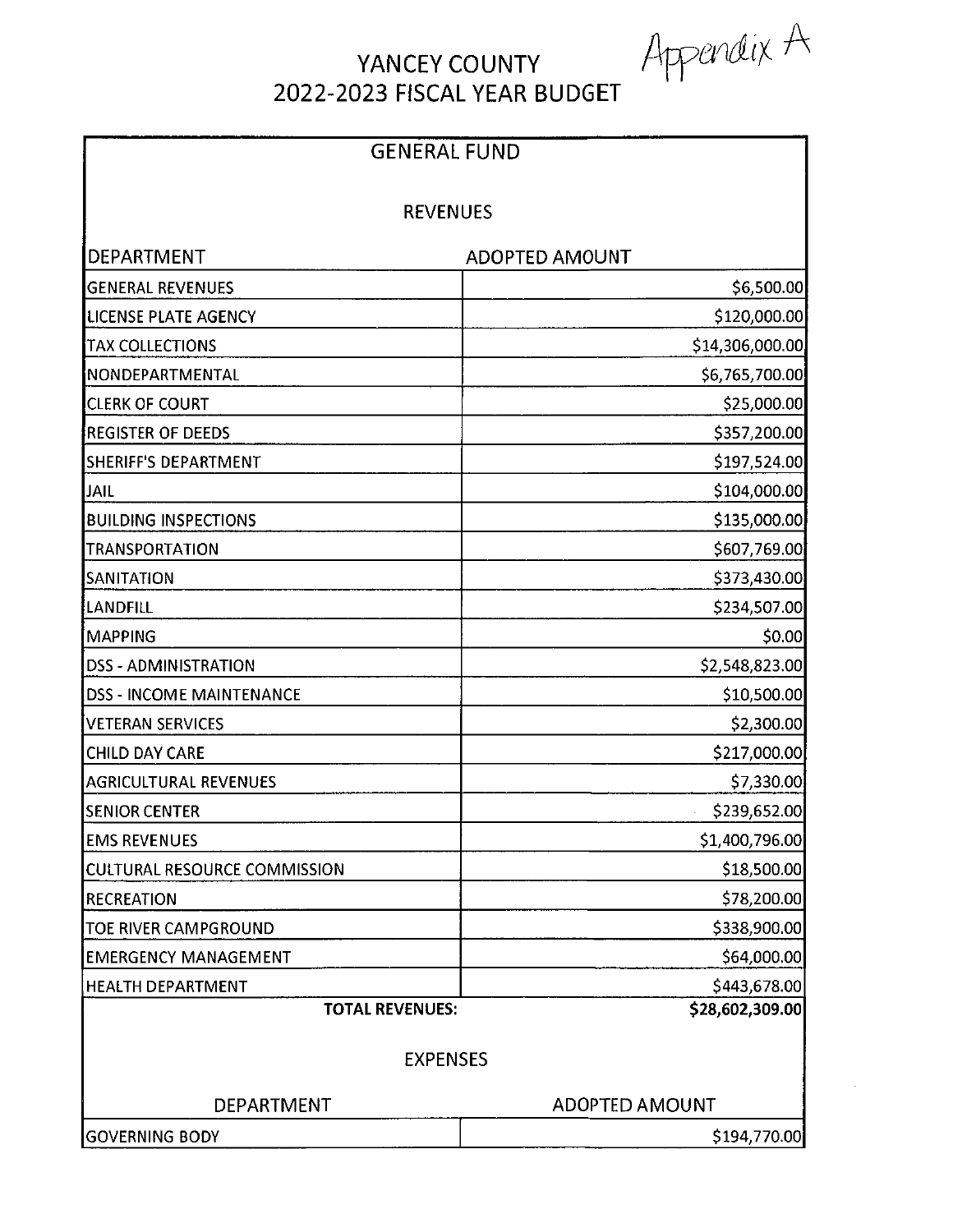| MANAGEMENT                              | \$122,732.00   |
|-----------------------------------------|----------------|
| <b>FINANCE</b>                          | \$168,583.00   |
| TAX ADMINISTRATION                      | \$574,622.00   |
| <b>LEGAL SERVICES</b>                   | \$65,629.00    |
| LICENSE PLATE AGENCY                    | \$179,872.00   |
| <b>CLERK OF COURT</b>                   | \$7,600.00     |
| <b>BOARD OF ELECTIONS</b>               | \$274,652.00   |
| <b>REGISTER OF DEEDS</b>                | \$272,110.00   |
| <b>MAINTENANCE</b>                      | \$429,406.00   |
| MAPPING                                 | \$178,271.00   |
| <b>INFORMATION TECHNOLOGY</b>           | \$151,165.00   |
| NON-DEPARTMENTAL                        | \$1,011,558.00 |
| <b>SHERIFF'S DEPARTMENT</b>             | \$1,988,591.00 |
| <b>SHERIFF'S DISPATCH</b>               | \$433,357.00   |
| <b>COUNTY DETENTION FACILITY</b>        | \$1,307,405.00 |
| NONDEPARTMENTAL                         | \$10,000.00    |
| COUNTY GROUNDS SECURITY/SCHOOL RESOURCE | \$524,124.00   |
| <b>EMERGENCY MANAGEMENT</b>             | \$141,830.00   |
| <b>BUILDING INSPECTIONS</b>             | \$229,353.00   |
| <b>MEDICAL EXAMINER</b>                 | \$21,500.00    |
| FIRE MARSHALL/RESCUE/FIREFIGHTERS ASSOC | \$78,311.00    |
| <b>E-911 NONSURCHARGE</b>               | \$454,391.00   |
| <b>EMS OPERATIONS</b>                   | \$2,503,530.00 |
| COMMUNITY PARAMEDICINE                  | \$65,430.00    |
| TRANSPORTATION - ADMIN                  | \$133,591.00   |
| <b>TRANSPORTATION - OPERATIONS</b>      | \$262,430.00   |
| TRANSPORTATION - E&D PROGRAM            | \$134,184.00   |
| TRANSPORTATION - CAPITAL                | \$252,379.00   |
| TRANSPORTATION - 5310 GRANT             | \$66,110.00    |
| <b>SANITATION</b>                       | \$1,384,880.00 |
| <b>RECYCLING</b>                        | \$217,612.00   |
| <b>LANDFILL</b>                         | \$469,014.00   |
| <b>FORESTRY</b>                         | \$63,381.00    |
| <b>COUNTY PLANNER</b>                   | \$62,578.00    |
| <b>ECONOMIC DEVELOPMENT</b>             | \$395,000.00   |
| <b>AGRICULTURAL EXTENSION</b>           | \$244,564.00   |
| <b>SOIL &amp; WATER CONSERVATION</b>    | \$97,863.00    |
| <b>MENTAL HEALTH</b>                    | \$56,000.00    |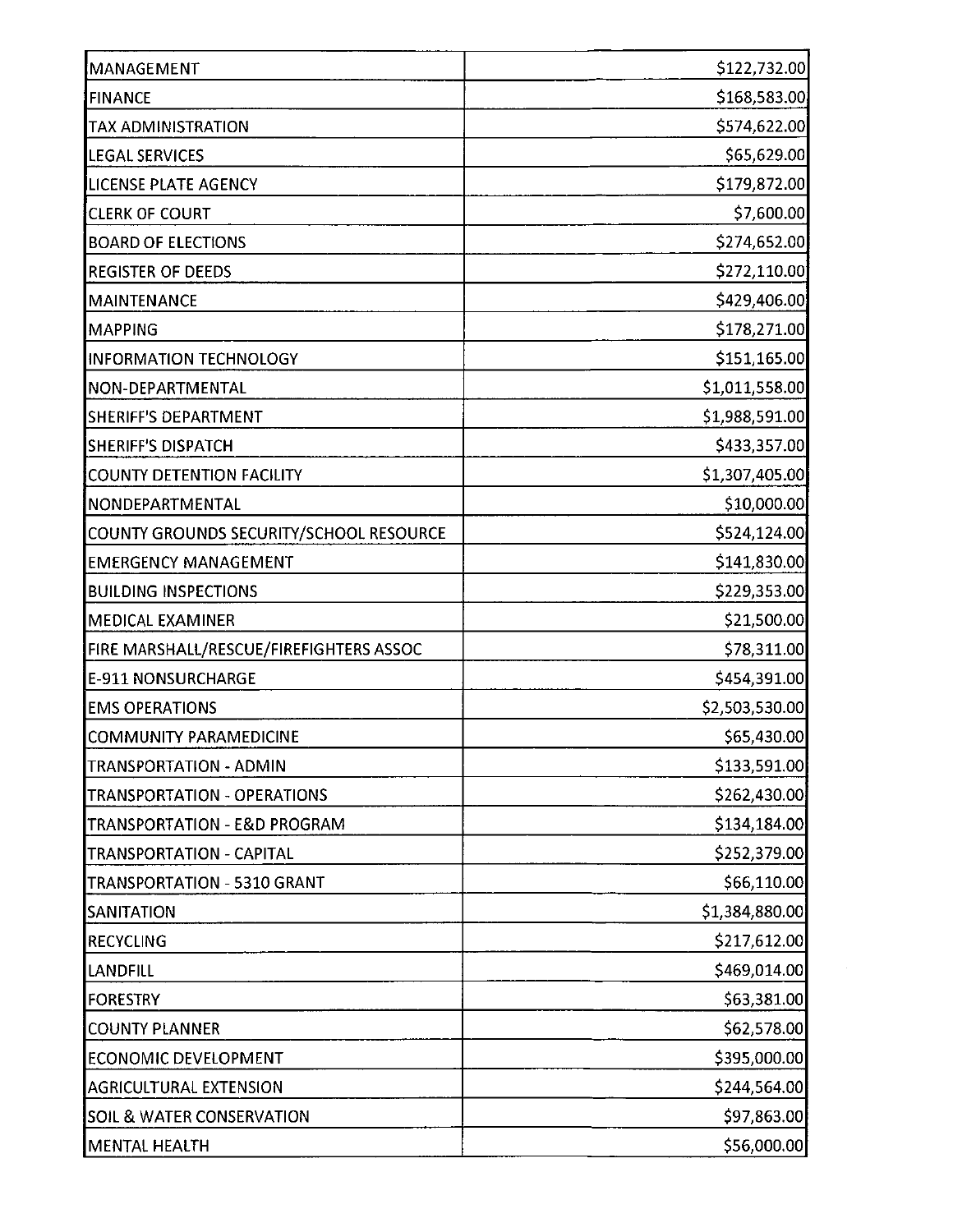| TOTAL EXPENSES:                             | \$28,602,309.00 |
|---------------------------------------------|-----------------|
| <b>CONT TO OTHER FUNDS</b>                  | \$1,325,215.00  |
| TOE RIVER CAMPGROUND                        | \$359,584.00    |
| <b>CRG - ADMINISTRATION</b>                 | \$187,563.00    |
| <b>RECREATION</b>                           | \$158,263.00    |
| CULTURAL RESOURCES COMMISSION               | \$11,600.00     |
| LIBRARY ALLOC/R&M BUILDING                  | \$161,068.00    |
| COMMUNITY COLLEGES                          | \$409,773.00    |
| <b>PUBLIC SCHOOLS</b>                       | \$4,008,872.00  |
| <b>SENIOR CENTER</b>                        | \$449,268.00    |
| <b>CHILD DAY CARE</b>                       | \$470,772.00    |
| VETERAN SERVICES                            | \$26,227.00     |
| <b>DSS - CHILDREN &amp; FAMILY SERVICES</b> | \$2,465,541.00  |
| CHILD SUPPORT ENFORCEMENT                   | \$82,446.00     |
| <b>DSS - INCOME MAINTENANCE</b>             | \$1,600,385.00  |
| <b>DSS - ADMINISTRATION</b>                 | \$724,244.00    |
| <b>HEALTH DEPARTMENT</b>                    | \$933,110.00    |

## SUPPLEMENTAL FUNDS

| <b>GRANT FUND</b>                     |                       |
|---------------------------------------|-----------------------|
| <b>REVENUES</b>                       |                       |
| <b>DEPARTMENT</b>                     | <b>ADOPTED AMOUNT</b> |
| JCPC ADMINISTRATION                   | \$3,828.00            |
| <b>MOUNTAIN CHALLENGE</b>             | \$33,717.00           |
| DJJDP - JUVENILE MEDIATION            | \$4,000.00            |
| DJJDP - PROJECT CHALLENGE             | \$33,004.00           |
| <b>DJJDP - SENTENCING CIRCLES</b>     | \$8,000.00            |
| DJJDP - CROSSNORE SCHOOL              | \$6,375.00            |
| <b>CONTRIBUTION FROM GENERAL FUND</b> | \$17,219.00           |
| <b>TOTAL REVENUES:</b>                | \$106,143.00          |
| <b>EXPENSES</b>                       |                       |
| DEPARTMENT                            | <b>ADOPTED AMOUNT</b> |
| JCPC - ADMIN GRANT                    | \$3,828.00            |
| <b>MOUNTAIN CHALLENGE</b>             | \$40,660.00           |
| <b>DJJDP - JUVENILE MEDIATION</b>     | \$4,800.00            |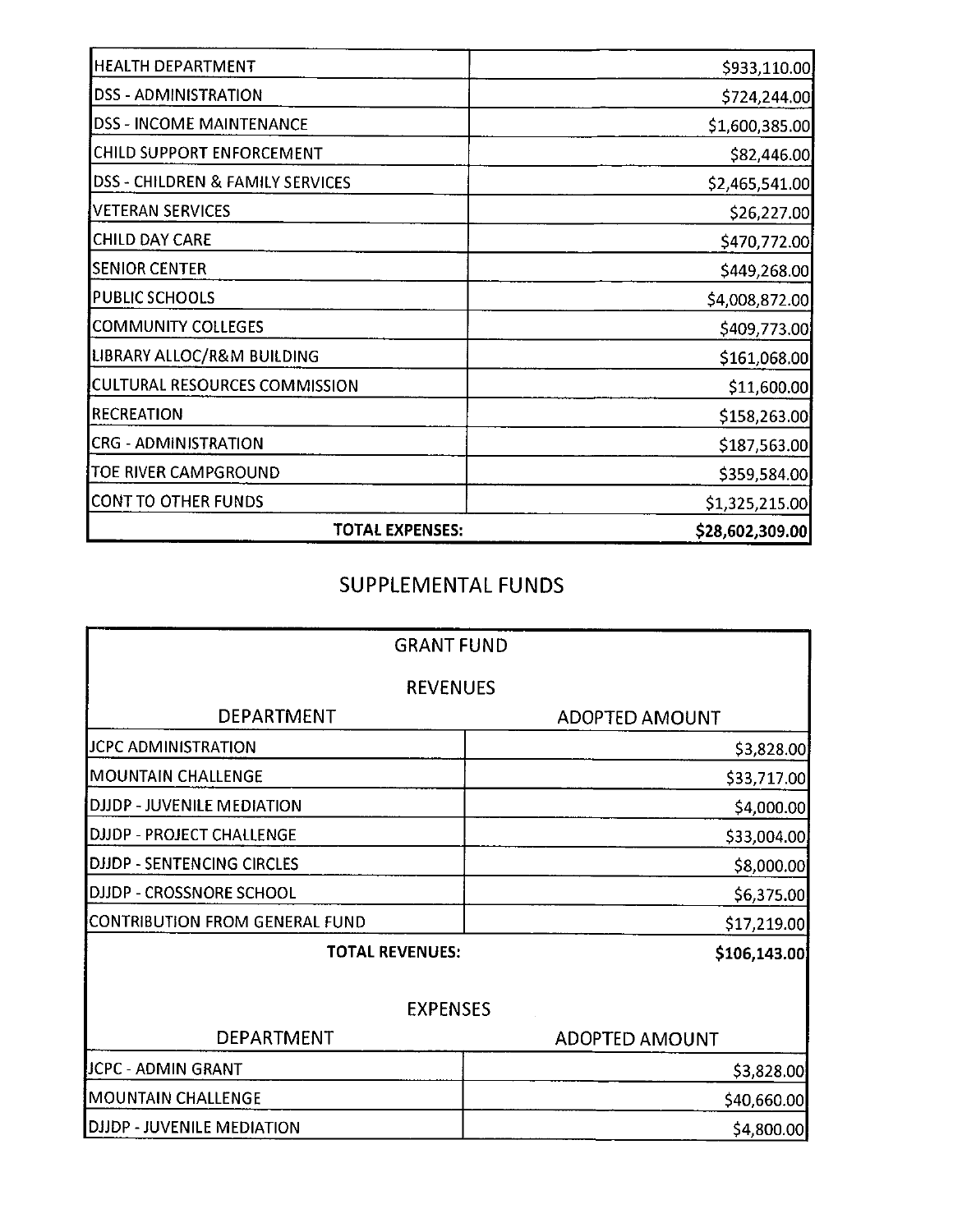| <b>TOTAL EXPENSES:</b>           | \$106,143.00 |
|----------------------------------|--------------|
| DJJDP - CROSSNORE SCHOOL         | \$7,650.00   |
| DJJDP - SENTENCING CIRCLES       | \$9,600.00   |
| <b>DJJDP - PROJECT CHALLENGE</b> | \$39,605.00  |

| <b>E-911 SUCHARGE FUND</b>       |                       |
|----------------------------------|-----------------------|
| <b>REVENUES</b>                  |                       |
| <b>DEPARTMENT</b>                | <b>ADOPTED AMOUNT</b> |
| <b>ENHANCED 911 REVENUES</b>     | \$125,988.00          |
| CONTRIBUTION FROM FUND BALANCE   | \$0.00                |
| <b>TOTAL REVENUES:</b>           | \$125,988.00          |
| <b>EXPENSES</b>                  |                       |
| <b>ENHANCED 911 EXPENDITURES</b> | \$125,988.00          |
| <b>TOTAL EXPENSES:</b>           | \$125,988.00          |

| REGISTER OF DEEDS AUTOMATION FUND |                       |
|-----------------------------------|-----------------------|
| <b>REVENUES</b>                   |                       |
| <b>DEPARTMENT</b>                 | <b>ADOPTED AMOUNT</b> |
| <b>AUTOMATION REVENUES</b>        | \$15,000.00           |
| <b>TOTAL REVENUES:</b>            | \$15,000.00           |
| <b>EXPENSES</b>                   |                       |
| <b>AUTOMATION EXPENSES</b>        | \$15,000.00           |
| <b>TOTAL EXPENSES:</b>            | \$15,000.00           |

| <b>REVALUATION FUND</b>        |                |
|--------------------------------|----------------|
| <b>REVENUES</b>                |                |
| <b>DEPARTMENT</b>              | ADOPTED AMOUNT |
| CONTRIBUTION FROM GENERAL FUND | \$100,000.00   |
| <b>TOTAL REVENUES:</b>         | \$100,000.00   |
| <b>EXPENSES</b>                |                |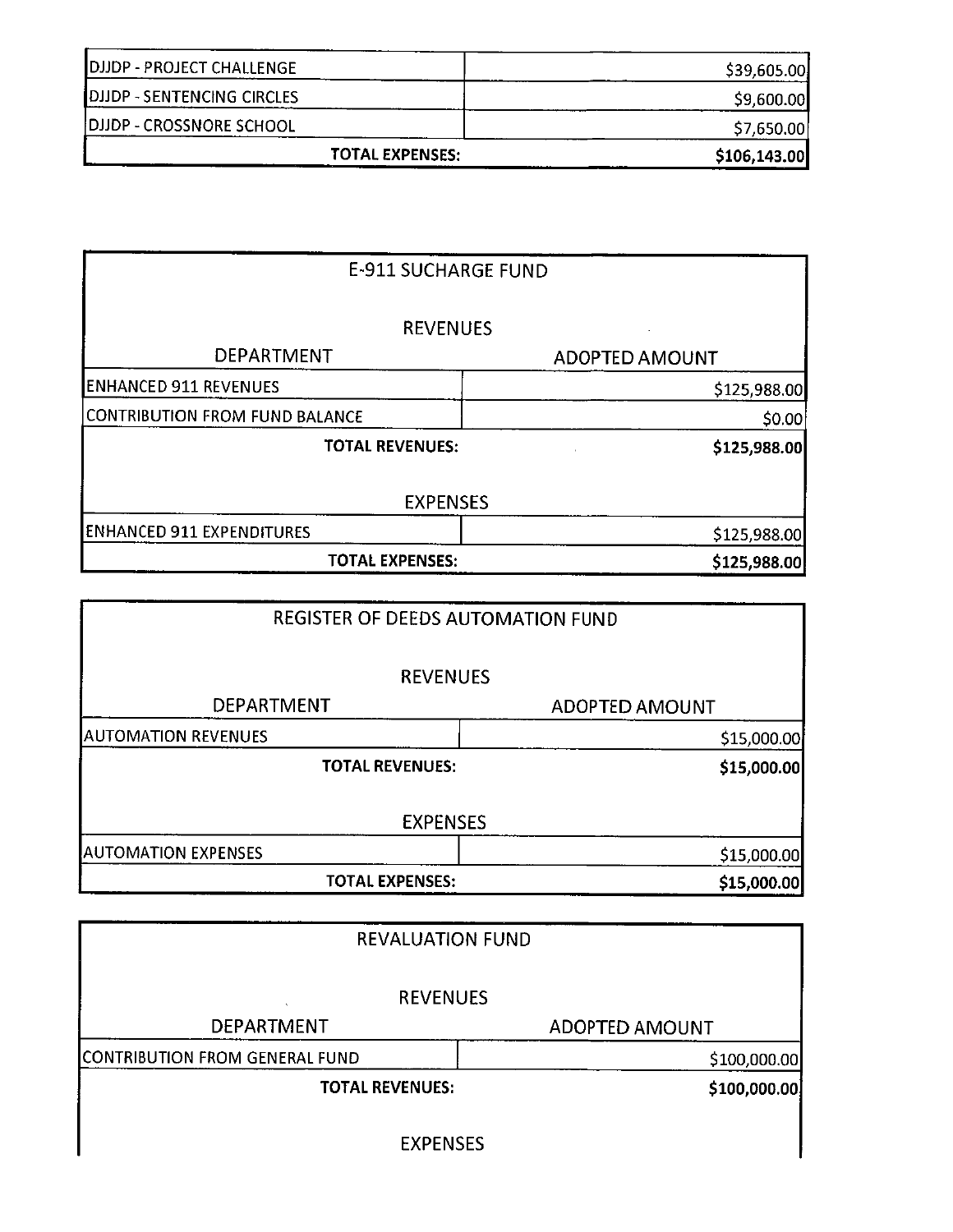| <b>REVALUATION EXPENSES</b>           | \$100,000.00          |
|---------------------------------------|-----------------------|
| <b>TOTAL EXPENSES:</b>                | \$100,000.00          |
| <b>SHERIFF'S ASSET FORFEITURE</b>     |                       |
|                                       |                       |
| <b>REVENUES</b>                       |                       |
| <b>DEPARTMENT</b>                     | <b>ADOPTED AMOUNT</b> |
| <b>ASSET FORFEITURE REVENUES</b>      | \$20,000.00           |
| <b>TOTAL REVENUES:</b>                | \$20,000.00           |
| <b>EXPENSES</b>                       |                       |
| <b>ASSET FORFEITURE EXPENDITURES</b>  | \$20,000.00           |
| <b>TOTAL EXPENSES:</b>                | \$20,000.00           |
|                                       |                       |
| FIRE DISTRICT FUND                    |                       |
| <b>REVENUES</b>                       |                       |
| DEPARTMENT                            | <b>ADOPTED AMOUNT</b> |
| <b>FIRE DEPT REVENUES</b>             | \$1,600,000.00        |
| <b>TOTAL REVENUES:</b>                | \$1,600,000.00        |
| <b>EXPENSES</b>                       |                       |
| FIRE DEPT EXPENDITURES                | \$1,600,000.00        |
| <b>TOTAL EXPENSES:</b>                | \$1,600,000.00        |
|                                       |                       |
| MULTI-YEAR CAPITAL PROJECT FUND       |                       |
| <b>REVENUES</b>                       |                       |
| DEPARTMENT                            | <b>ADOPTED AMOUNT</b> |
| <b>CONTRIBUTION FROM GENERAL FUND</b> | \$15,000.00           |
| <b>TOTAL REVENUES:</b>                | \$15,000.00           |
|                                       |                       |
| <b>EXPENSES</b>                       |                       |

| .                                          |             |
|--------------------------------------------|-------------|
| <b>IEAST YANCEY SEWER PROJECT START-UP</b> | \$15,000.00 |
| <b>TOTAL EXPENSES:</b>                     | \$15,000.00 |
|                                            |             |

 $\mathcal{L}^{\mathcal{A}}$